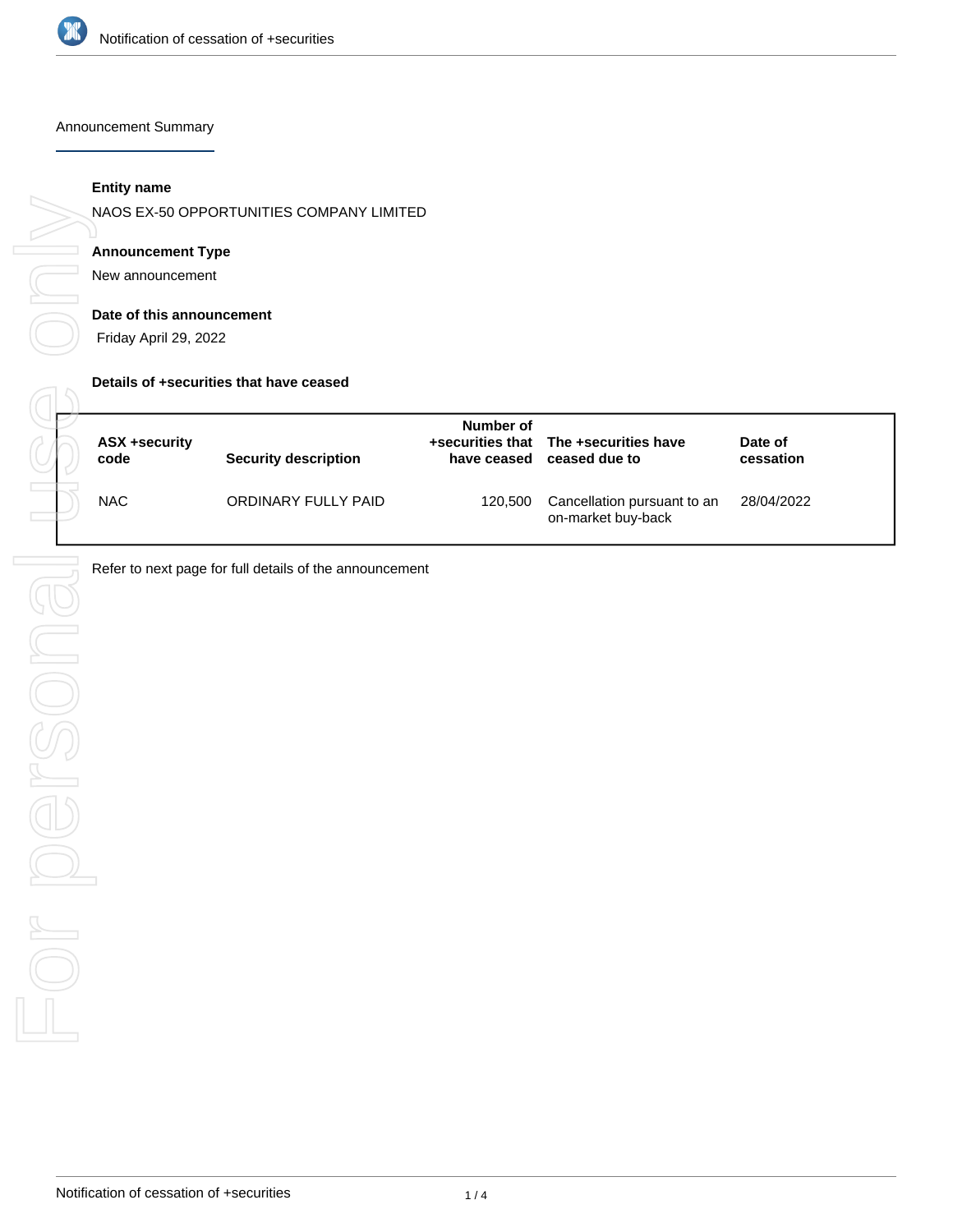

#### Part 1 - Announcement Details

# **1.1 Name of +Entity**

NAOS EX-50 OPPORTUNITIES COMPANY LIMITED

We (the entity named above) provide the following information about our issued capital.

**1.2 Registered Number Type**

ABN

**Registration Number** 49169448837

**1.3 ASX issuer code**

NAC

**1.4 The announcement is** New announcement

**1.5 Date of this announcement**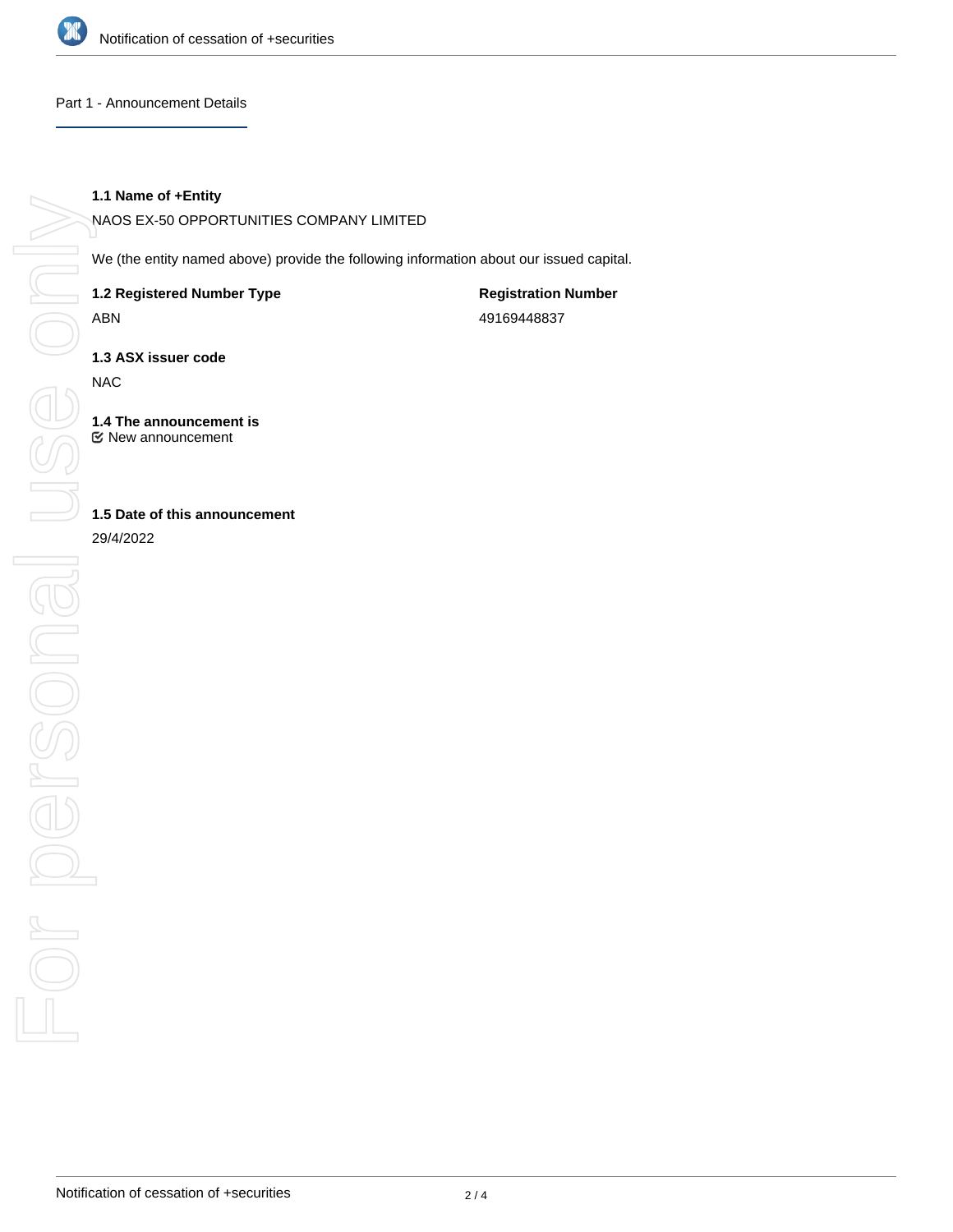

#### Part 2 - Details of +equity securities or +debt securities that have ceased

#### **ASX +Security Code and Description**

NAC : ORDINARY FULLY PAID

#### **Quoted +equity securities or +debt securities that have ceased**

#### **Number of securities that have ceased**

120,500

## **Reason for cessation**

Cancellation pursuant to an on-market buy-back

# **Date of cessation**

**Is the entity paying any consideration for the cessation?** Yes

# **In what currency is the consideration being paid?**

AUD - Australian Dollar

# **Total consideration paid or payable** AUD 123,417.500000000000

#### **Any other information the entity wishes to notify to ASX about the cessation?**